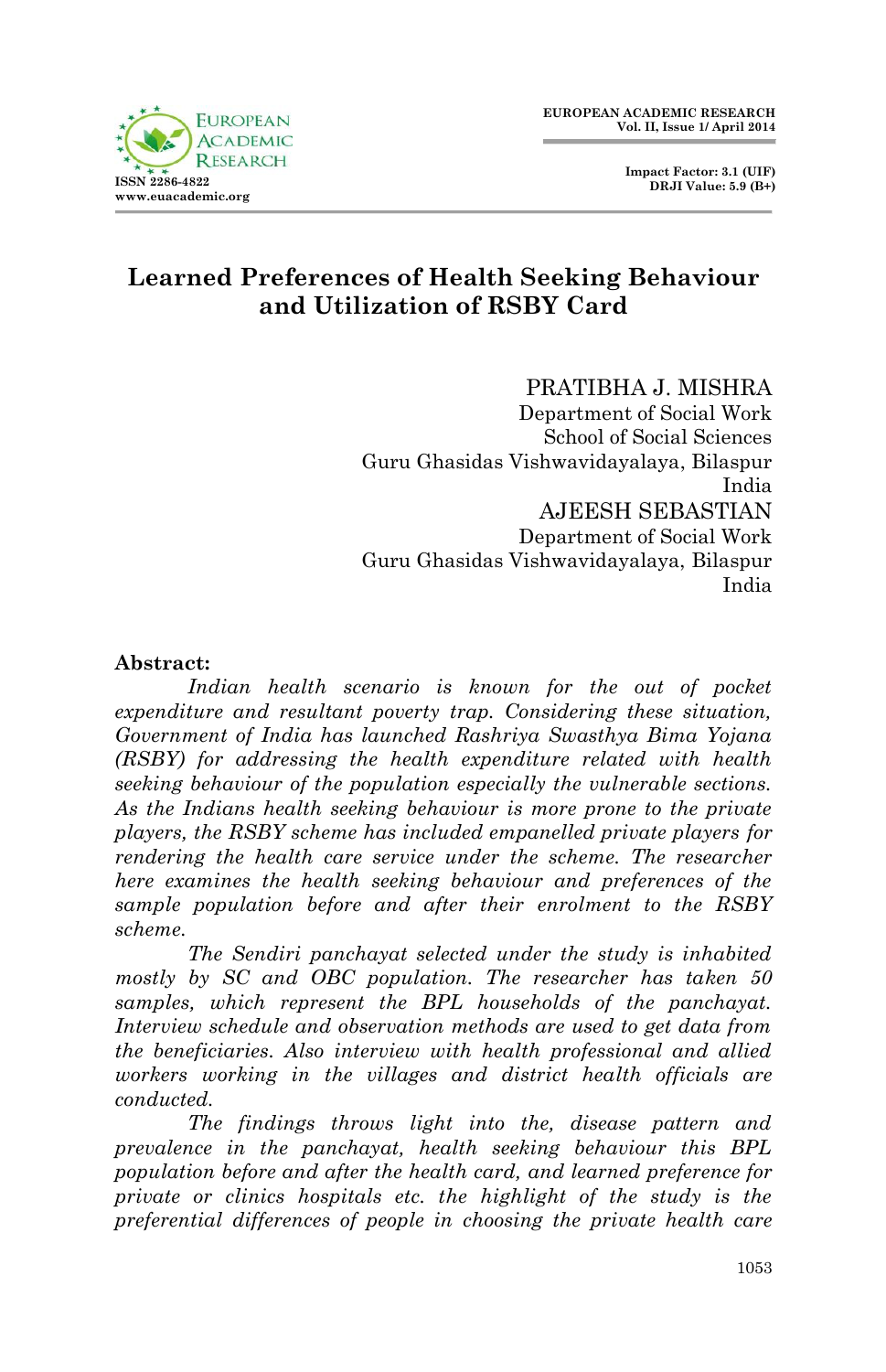*institutions instead of public health institutions in matters of health care choices and health seeking behaviour.* 

**Key words**: Learned preferences, health seeking behaviour, health insurance, out of pocket expenditure, health care institutions.

#### **Introduction**

1

WHO defines health as the physical, psychological, social and spiritual wellbeing of a person and not mere the absence of infirmity or diseases.<sup>1</sup> The right to health is an essential component of the quality of life of the citizens in any nations.

A developing nation like India has a major task in offering affordable health to its millions of people who belong to all strata of life. There is an ever-widening gap between 'haves' i.e. the minority population who has access to quality health services and can afford the consequent expenditure and 'havenots' i.e. the majority population who have limited access to quality health services and often reach in the poverty of poverty through the consequent expenditure. As per the study of Peters, Yazbeck et al in 2002, the poorest people are on an average 2.6 % higher chances to forgo the medical treatment for illness.<sup>2</sup> Considering the dilemma, it is the duty of the welfare state to cater the health needs of the citizens.

In April 2008, GOI has introduced the Rashtriya Swasthya Bima Yojana – an insurance scheme for ensuring cashless treatment for In-patient health care services for the BPL sections of India. These measures are implemented to ensure the reduction of gap between the rich and poor in

<sup>1</sup> WHO, 1948. Preamble to the Constitution of the World Health Organization as adopted by the International Health Conference, New York, 19-22 June, 1946; signed on 22 July 1946 by the representatives of 61 States (Official Records of the World Health Organization, no. 2, p. 100) and entered into force on 7 April 1948.

<sup>2</sup> Peters, D H, A S Yazbeck et al (2002). Better Health Systems for India's Poor: Findings, Analysis, and Options, The World Bank, Washington, DC pp. i - 347.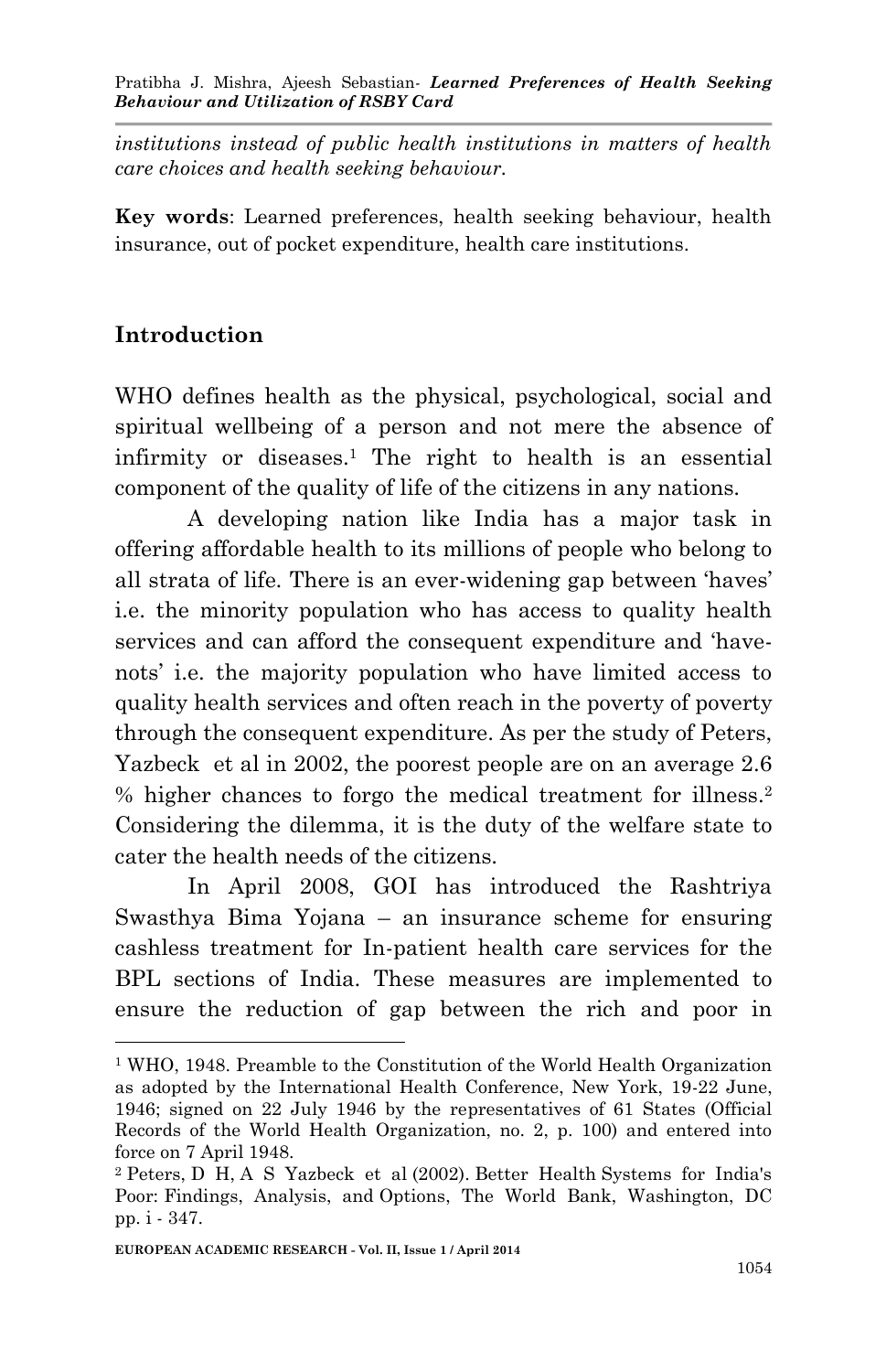accessing costly and necessary treatment offered at secondary and tertiary level of health care.

As it is the 6th year of the implementation of the RSBY scheme across India, several reports and studies conducted by GOI, research groups and research scholars have acclaimed the success of the programme across different states. Here the researcher tries to analyze learned preferences of the community over their health seeking bahaviour and choices of treatment providers before and after the RSBY enrollment.

## **Health seeking behaviour of marginalized group: literature review**

Previously government and other health providing agencies were of the hypothesis that the more the individual is informed of the illness and the health care facilities, the more the health seeking behaviour. Later, studies have highlighted the inherent and external components that influence the health seeking behaviour of the individuals as well as population.

Health seeking behaviour means the identification of pathways to the formal health care system.<sup>3</sup> Often it starts from traditional healers or local healers and in course of time, they reach at the formal system. This identification of pathways for health care is influenced by different components. According to Parson's theory of sick role (1951), the individual seeks to get out of his role of being sick, which is an undesirable state.<sup>4</sup> Andersen's Behavioral Model of Health Services Utilization in 1968<sup>5</sup> has described three categories of determinants such as

1

<sup>3</sup> Grundy, J & Annear, P., (2010). Health-seeking behaviour studies: a literature review of study design and methods with a focus on Cambodia. In Health Policy And Health Finance Knowledge Hub, Number 7, October 2010, pp. 1-14

<sup>4</sup> Parsons, T. (1951). The Social System. Cited in Rebhan, D.P., Health Care Utilization: Understanding and applying theories and models of health care seeking behavior, Case Western Reserve University pp.1-19.

<sup>5</sup> Andersen, R. (1968). A behavioral Model of Families' Use of Health Services. Cited in Rebhan, D.P., Health Care Utilization: Understanding and applying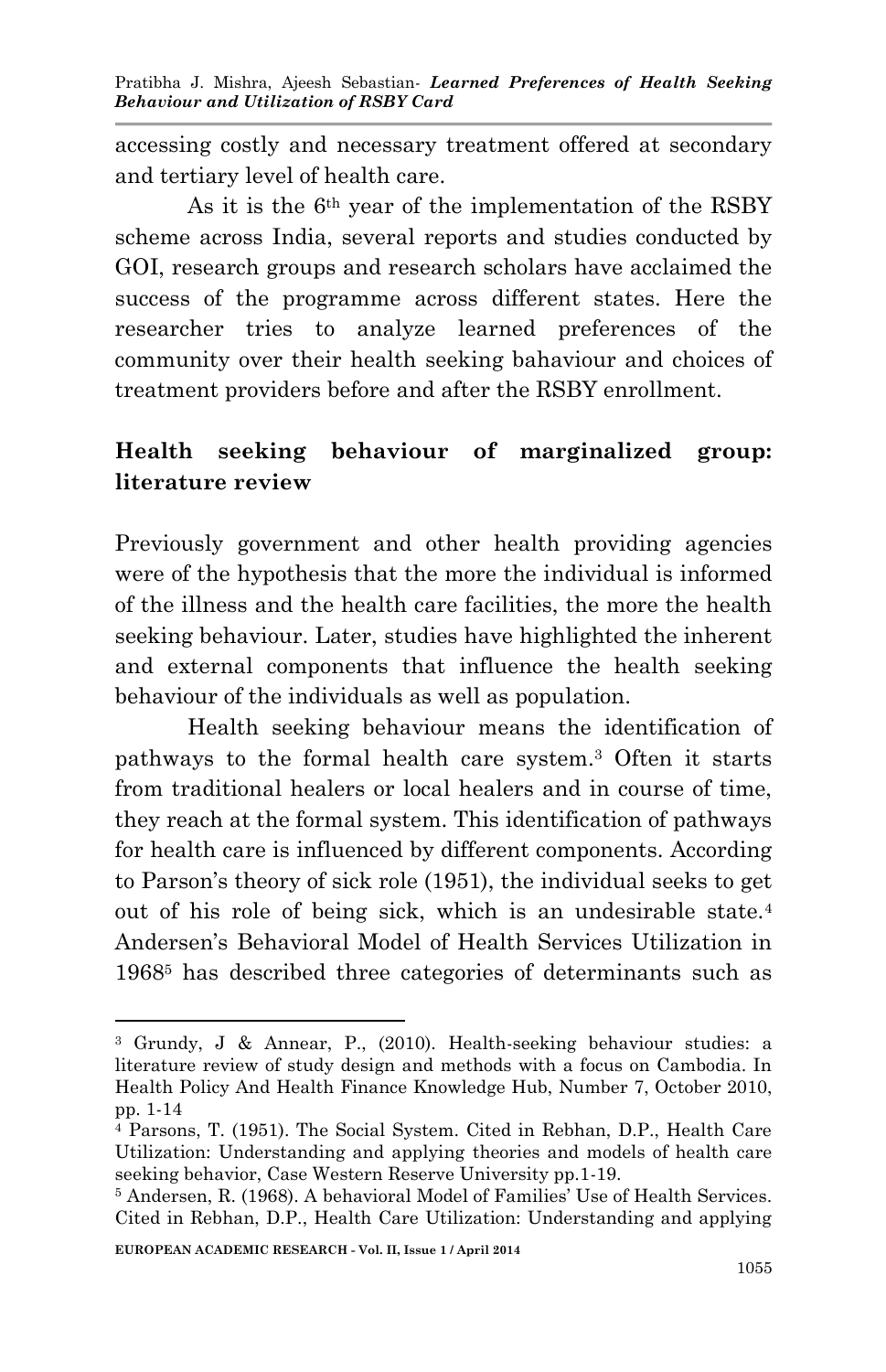predisposing characteristics, enabling characteristics and need based characteristics that contribute to the health seeking behaviour. In 1970, health system also added to it as the fourth determinant to health seeking behaviour. Later in 1978, Mechanic in his theory of help seeking behaviour described the psychological approach of individual involved in the health seeking behaviour.<sup>6</sup> The health belief model proposed by Rosenstock, Strecher & Becker in 1994 has described the four central variables in health seeking behaviour such as perceived susceptibility, perceived severity, perceived benefits and perceived cost.<sup>7</sup>

Health seeking bahaviour of the marginalized and utilization of the services within the existing government and private health service providers are always burning topics in academic field as well as among health advocacy groups and activists. The globalization has opened the box of opportunities in accessing and using highly effective and complex health care facilities in India. The rich and ever growing middle class in India has seen it as development and turned their attention to these facilities. On the other hand, the vulnerable population of India, which constitutes more than 60% of the population, has still preferred for quacks and local healers, village clinics etc. They found the new 'developments' in health care were unaffordable and would put them in the poverty trap if they approached it. This chasm between the perceptions and experiences of the vulnerable population and the utilization of available health resources has taken India in lagging position in matters of health scenario.

1

theories and models of health care seeking behavior, Case Western Reserve University pp.1-19.

<sup>6</sup> Mechanic, D. (1978). Medical Sociology: A comprehensive text. Cited in Rebhan, D.P., Health Care Utilization: Understanding and applying theories and models of health care seeking behavior, Case Western Reserve University pp.1-19.

<sup>7</sup> Sutton, S., (2002). Health Behavior: Psychosocial Theories. Retrieved from http://userpage.fu-berlin.de/~schuez/folien/Sutton.pdf on 12/02/2014.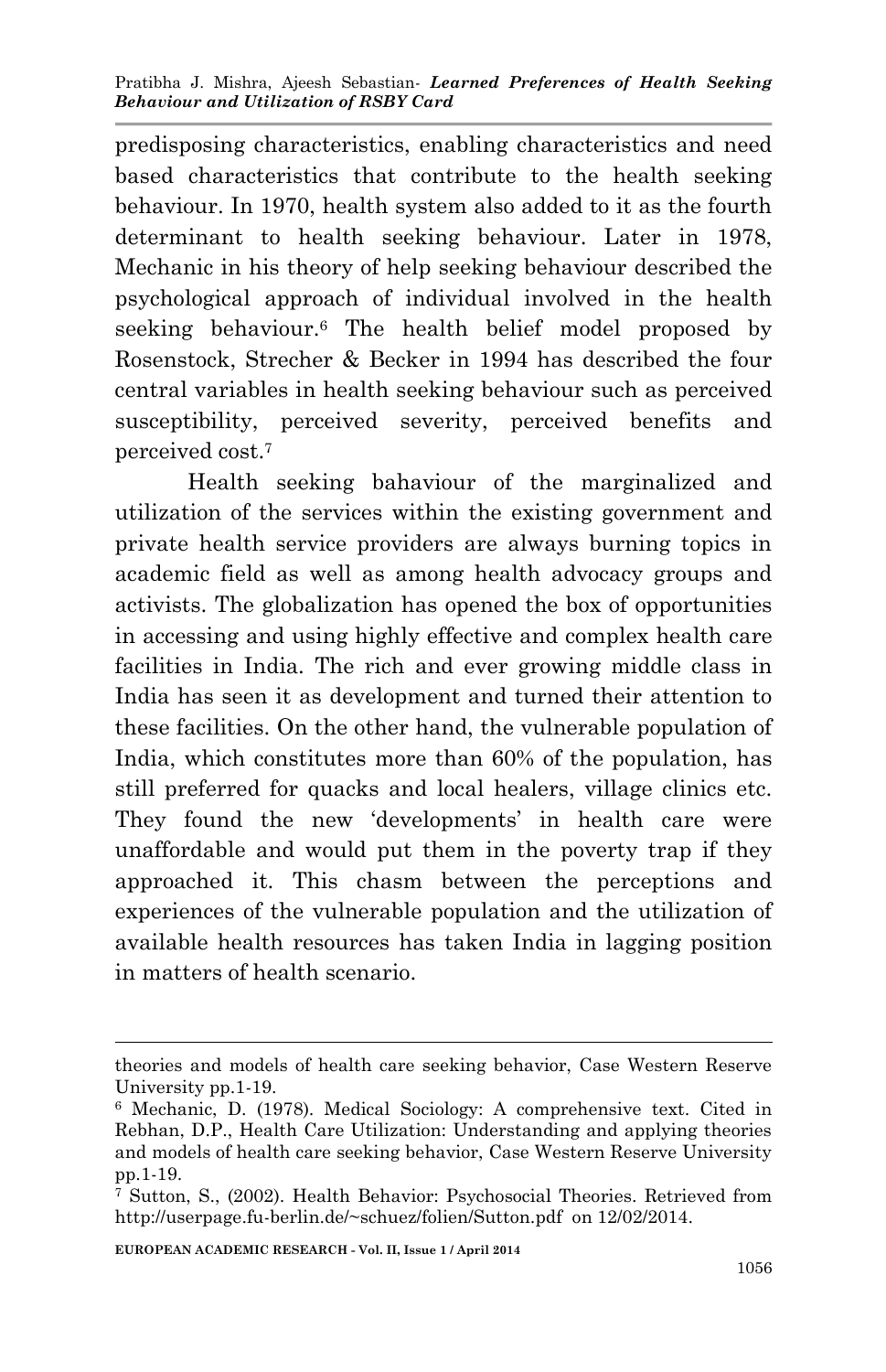According to Achary & Ranson, $8\,5.1$  percent of India's GDP spends on health care expenditure and its 82 per cent is from out of pocket expenditure. The hither to history shows the burden of health related out of pocket expenditure puts the rural and urban population in the trap of debt or losing all their savings. The recent years' evidence shows an increasing (80%) dependence on the private sector for outpatient care and it is largely due to the weakness in the delivery of public health services.<sup>9</sup>

Different studies on the health seeking behaviour of the marginalized sections of society reveals the factors that influences or hinders their choices, delays and influence the preferences in accessing or not accessing health care services. It includes indirect cost such as expenses on transport, food/stay, tips given to secure access to any person or facility, opportunity cost of lost wages of the sick as well as the accompanying person, etc associate with the illness (Sodani,  $1997$ )<sup>10</sup>, cost of services, proximity, convenience of timing and perceived quality of health services (Yesudian,  $1999$ )<sup>11</sup>, reputation of the provider,  $\cot$  and physical accessibility (Ager, A. and Pepper, K., 2005)<sup>12</sup>, lack of social space for the marginalized groups in the existing

-

<sup>8</sup> Achary & Ranson, 2005. Health Care Financing for the Poor Communitybased Health Insurance Schemes in Gujarat. In Economic and Political Weekly, Vol - XL No. 38, September 17, 2005, pp 4141-4150.

<sup>9</sup> Rao, S (2005): "Delivery of Services in the Public Sector: Financing and Delivery of Healthcare Services in India", National Commission on Macroeconomics and Health Background Papers, Ministry of Health and Family Welfare, Government of India, New Delhi.

<sup>10</sup> Sodani, P.R. (1997). Health Spending By People In Underserved Areas:Policy Implication for Health Financing Reforms in India, retrieved from http://iph-partnership.org/images/4/48/Sodani.pdf on 20/02/2014, pp 79 - 88.

<sup>11</sup> Yesudian, C.A.K. (1999). Pattern of Utilisation of Health Services: Policy Implications. In Economic and Political Weekly, Vol - XXXIV No. 05, January 30, 1999, pp. 300 – 304.

<sup>12</sup> Ager, A. and Pepper, K., (2005). Patterns of health service utilization and perceptions of needs and services in rural Orissa. Retrieved the abstract from http://heapol.oxfordjournals.org/content/20/3/176.abstract on 17/02/2014.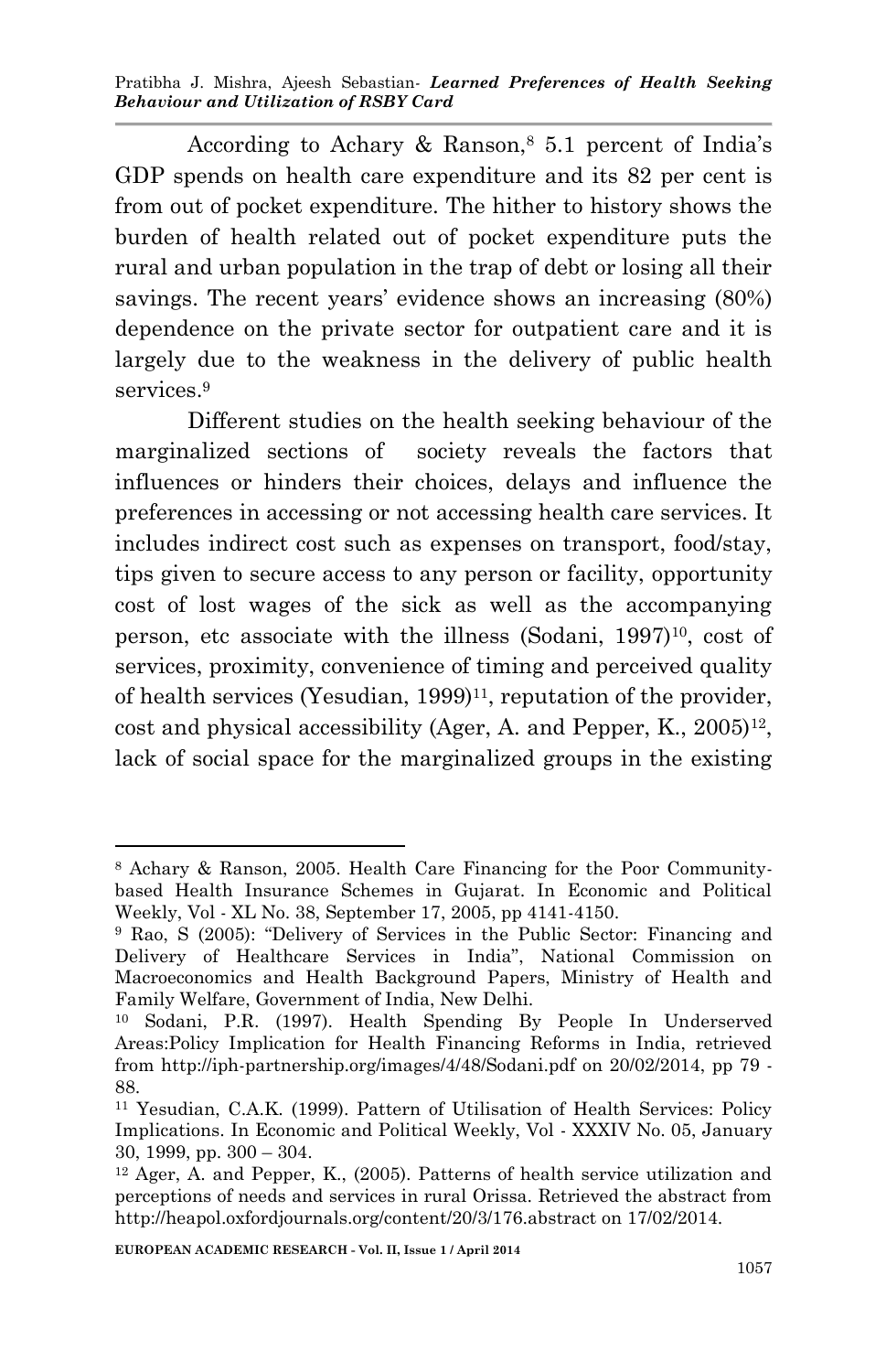health sector from policy to implementation (Prasad, P. 2000)<sup>13</sup>, macro environments such as local areas, districts, states (Gordon, D., Kelly, M., Subramanian, and Nandy, S., 2004)<sup>14</sup>, price and distance to a health facility (Borah, B.J., 2006)<sup>15</sup>, unequal power relations between systems of medicine and between givers and receivers (Prasad, P., 2007)<sup>16</sup>, quality of services, behaviour of the health personnel (Baru ,R., Acharya , A., Acharyua, S., Kumar, S. and Nagraju, K., 2010)<sup>17</sup>, acceptability and accessibility of the services provided (Gurung, A., Narayanan, P., Prabhakar, P., et.al, 2011)18, Micro-health insurance (Savitha,S. and Kiran, K., 2013)<sup>19</sup> .

Among these factors, the role of health insurance as a resource in facilitating the health and health seeking behaviour of the marginalized group is worth investing. After the introduction of RSBY scheme, there were several studies which highlights the scheme as well as criticizing the need for strengthening primary health care rather than initiating

<sup>-</sup><sup>13</sup> Prasad, P. (2000). Healthcare Access and Marginalised Social Spaces: Leptospirosis in South Gujarat. In Economic and Political Weekly, XXXV (41), pp 3688-94.

<sup>14</sup>Gordon, D., Kelly, M., Subramanian, and Nandy, S., (2004). Health behaviour in context. Exploring multi-level analysis of smoking, drinking and tobacco chewing in four states. Retrieved abstract from http://www.popline.org/node/253416 on 17/02/2014.

<sup>15</sup> Borah, B. J. (2006). A mixed logit model of health care provider choice: analysis of NSS data for rural India. In Health Economics 15(9): 915-32.

<sup>16</sup> Prasad, P. (2007). Medicine, Power and Social Legitimacy: A Socio-Historical Appraisal of Health Systems in Contemporary India. In Economic and Political Weekly, Vol - XLII No. 34, August 25, 2007, pp. 3491 – 3498.

<sup>17</sup> Baru, R., Acharya, A., Acharyua, S., Kumar, S. and Nagraju, K., (2010). Inequities in Access to Health Services in India: Caste, Class and Region. In Economic and Political Weekly, vol xlv no 38, September 18, 2010, pp. 49 – 58. <sup>18</sup> Gurung, A., Narayanan, P., Prabhakar, P., et.al, (2011). Large-scale STI services in Avahan improve utilization and treatment seeking behaviour amongst high-risk groups in India: an analysis of clinical records from six states. Retrieved the abstract from http://www.biomedcentral.com/1471- 2458/11/S6/S10 on 15/02/2014.

<sup>19</sup> Savitha,S. and Kiran, K., (2013). Health seeking behavior in Karnataka: Does micro-health insurance matter? Retrieved from http://www.ijcm.org.in/article.asp?issn=09700218;year%3D2013;volume%3D3 8;issue%3D4;spage%3D217;epage%3D222;aulast%3DSavitha on 15/02/2014.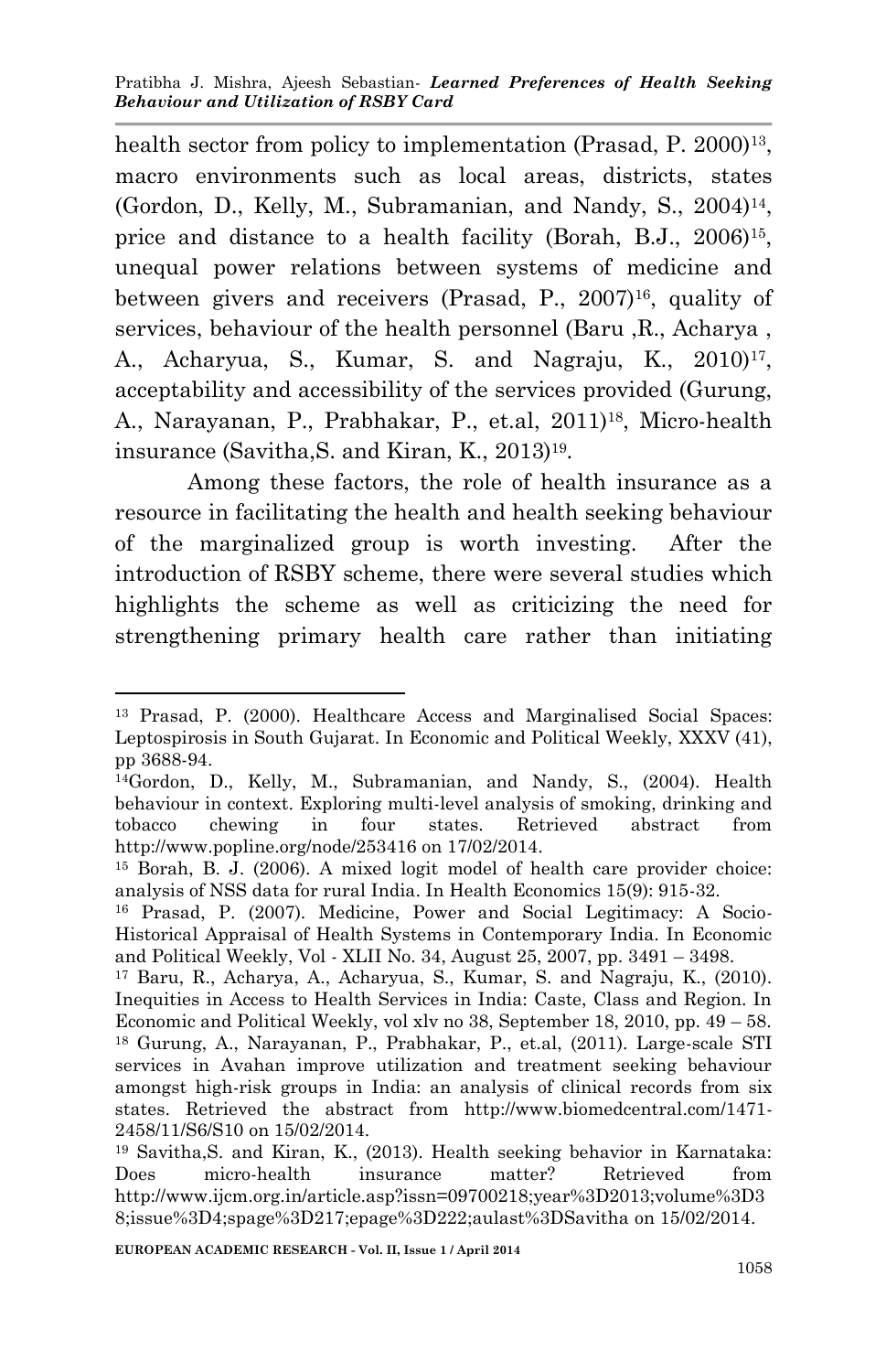insurance scheme. The present study is looking more into the changes of the health seeking behaviour of Sendiri group, a population which includes SCs, STs and OBCs, in pre and post enrollment period.

## **Research Methodology**

## **General objective**

 To study the health seeking behaviour of marginal sections (BPL sections) of Sendiri Panchayat before and after the RSBY scheme.

## **Specific Objective**

- To study the basic profile of the Sendiri Panchayat
- To understand the major and minor disease pattern and prevalence in the panchayat
- To find out about the health seeking behaviour of the BPL sections of the panchayat before and after RSBY enrollment.
- To explain the learned preferences in the health seeking behaviour of the population for private health care institutions.

### **Profile of the panchayat**

The researcher has selected Sendiri, a Gram Pachayath in Bilaspur with more than 7000 population. The study has conducted among 50 BPL household which represents 527 BPL households in the Panchayat. The SC group includes Satnamis, ST group involves Bhoi, The panchayat has got 1 PHC, 7 local healers and clinics, and 2 medical shops.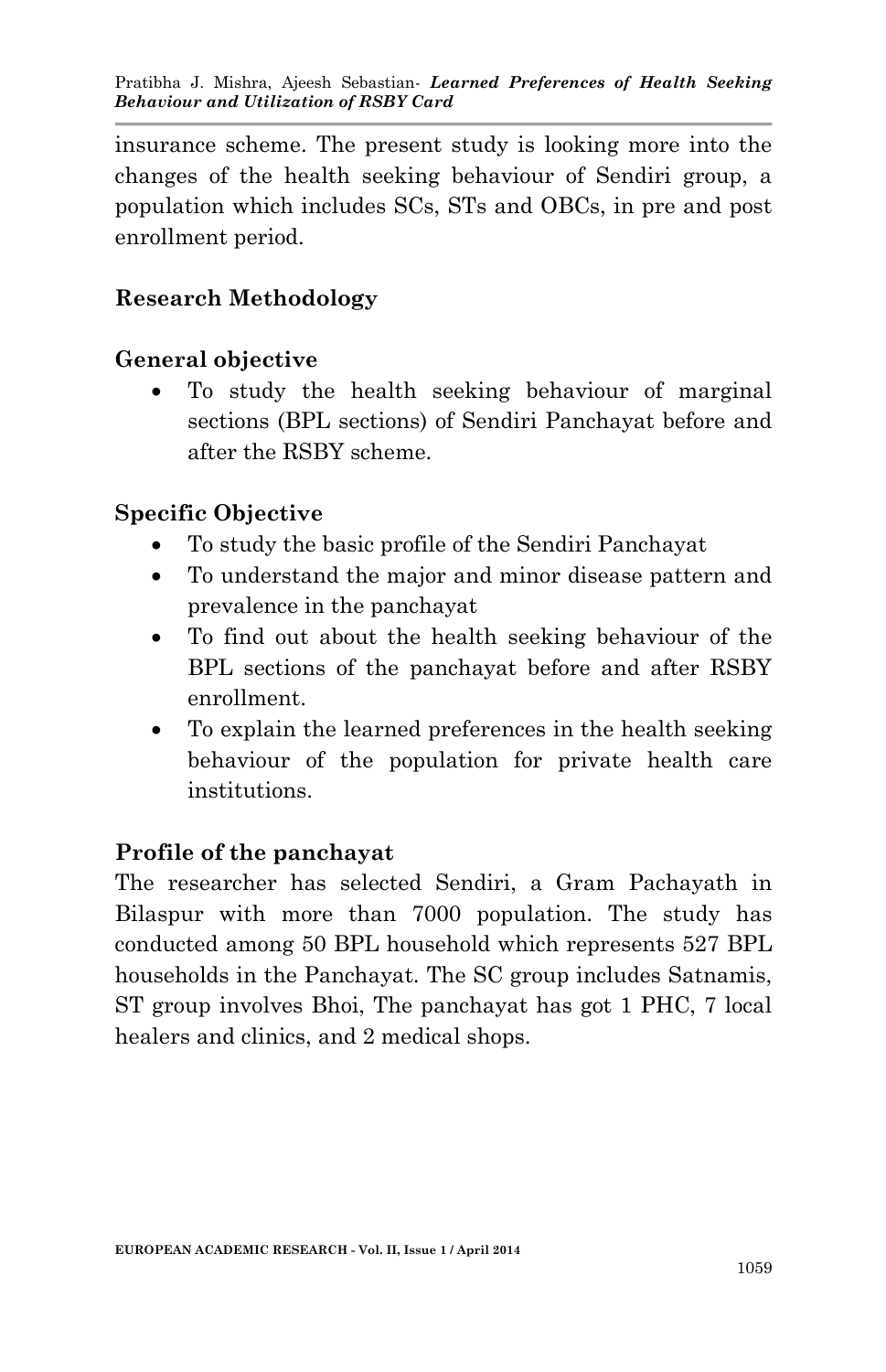# **Location of the study**



### **Operational definitions**

Learned preferences: the acquisition of the greater liking for private health providers over public health system.

Health seeking behaviour: Preferences and practices of the BPL population of Sendiri population in relation with their health care.

### **Population and sample**

The population of the study includes 527 BPL households in the Sendiri Panchayat and the representative sample size is 50 which covers 10% of the population.

### **Research Design, tools and methods of data collection**

The descriptive design using case study method is applied. Interview schedule is administered and observation technique is used throughout the study. The samples are selected using stratified sampling method i.e. samples selected randomly from different social status such as SCs, STs and OBCs and who belong to different wards in the panchayat.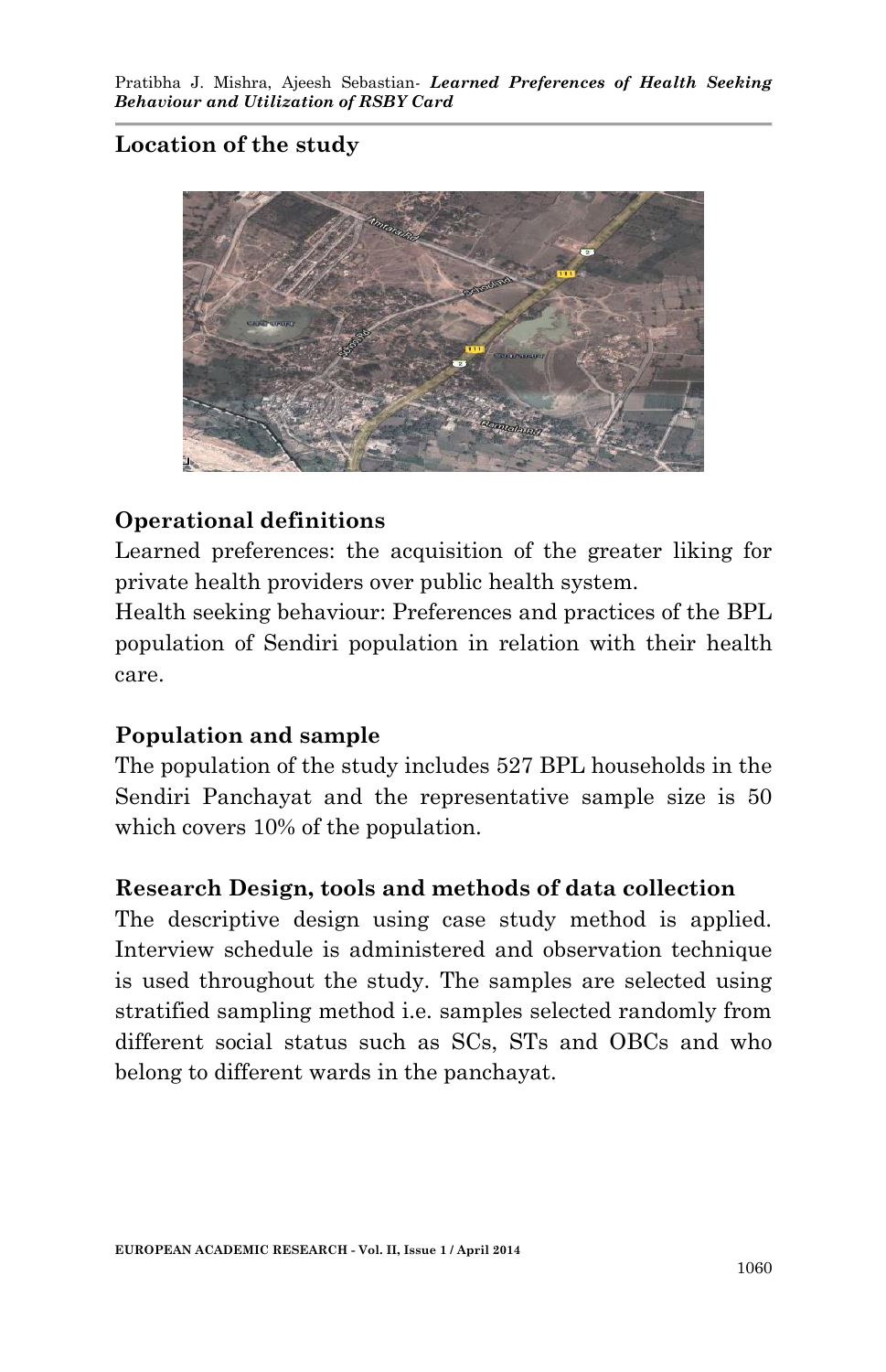#### **Results**

| Variable      |                     | Frequency      |
|---------------|---------------------|----------------|
| Gender        | Male                | 43             |
|               | Female              | 7              |
| Age           | $20-29$ years       | 6              |
|               | 30-39 years         | 11             |
|               | $40-49$ years       | 15             |
|               | 50-59               | 9              |
|               | 60-69               | 8              |
|               | 70-79               | 1              |
| Education     | Illiterate          | 20             |
|               | below 10 the class  | 27             |
|               | plus two and more   | 3              |
| Religion      | Hindu               | 50             |
| Social status | SC                  | 27             |
|               | <b>ST</b>           | 7              |
|               | OBC                 | 16             |
| Occupation    | daily wage labourer | 21             |
|               | self employed       | $\overline{2}$ |
|               | farmer              | 25             |
|               | any other           | $\overline{2}$ |

#### **Basic profile of the respondents**

The basic profile shows the vulnerable factors of the population of the panchayat. The education level of the samples was very low and majority is dropouts before completing their matriculation. Their occupation also signifies their economic condition as the 92% of the sample are engaged either in agriculture or daily wage labour. There found a correlation between the education level of the sample population and the occupation they engaged i.e. the illiterate and those who are below the qualification of the SSLC has chosen their occupation either in agriculture or daily wage. Their social status as a SC, ST or OBC further puts them into more socially and economically vulnerable.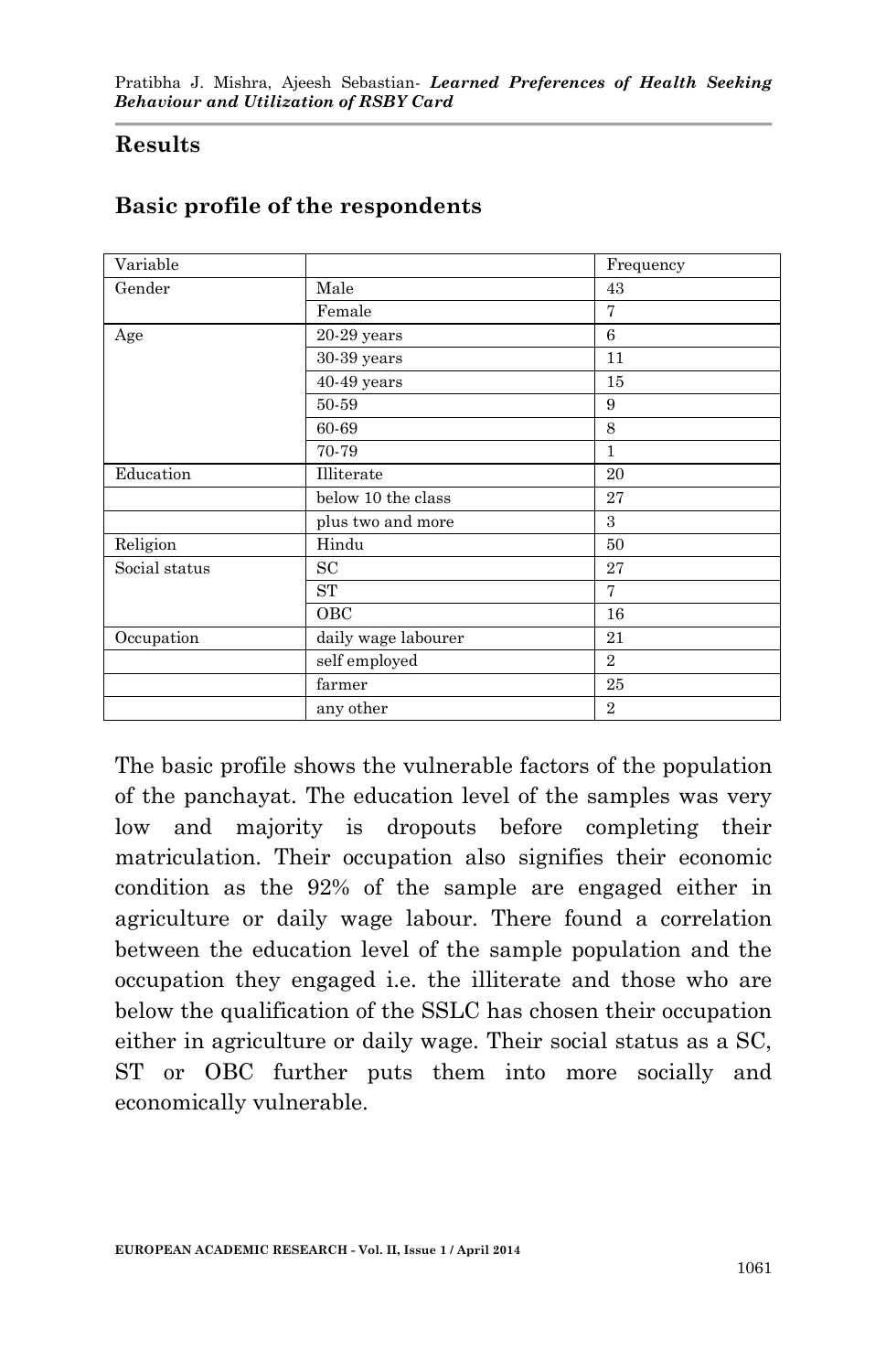## **The disease pattern and prevalence in the Sendiri panchayat**

| Common health issues                             |           |         |               |
|--------------------------------------------------|-----------|---------|---------------|
|                                                  | Frequency | Percent | Valid         |
|                                                  |           |         | $\rm Percent$ |
| seasonal disease                                 | 40        | 80.0    | 80.0          |
| lifestyle disease                                |           | 4.0     | 4.0           |
| seasonal disease and life5<br>style disease      |           | 10.0    | 10.0          |
| seasonal disease<br>and <sub>3</sub><br>accident |           | 6.0     | 6.0           |
| Total                                            | 50        | 100.0   | 100.0         |



The table and histogram shows the distribution of disease pattern and prevalence and it points out the higher prevalence of seasonal diseases in the panchayat. The diseases are rather preventable and it requires intensification of the primary health care. The prevalence of other major health events like life style diseases, accidents are reported very few which requires secondary and tertiary level health care. So the strong dissociation between the projected need of health seeking behaviour under the RSBY scheme and actual need of the health seeking behaviour of the population.

### **Minor Disease and place of treatment**

The minor diseases affecting the villagers include fever, body pain, headache, diarrhea, minor injuries with sharp objects, etc.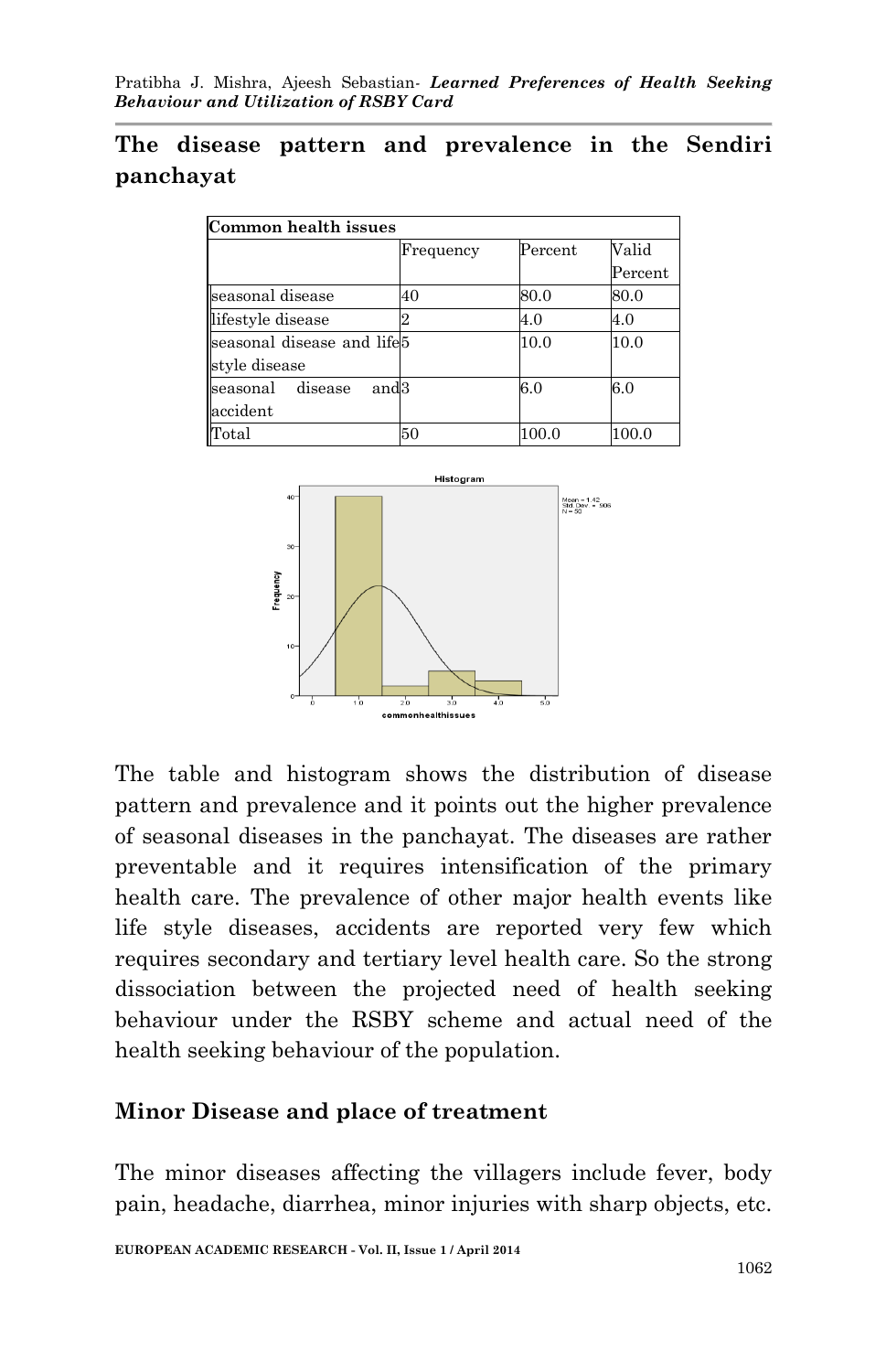At times of the minor diseases, they depend on the private or public health institutions for the treatment.

|                                                                | <b>Place of treatment</b>                            | No. of beneficiaries |
|----------------------------------------------------------------|------------------------------------------------------|----------------------|
| Private players, which include local healers, clinics in the   |                                                      | 46                   |
|                                                                | village, and private hospitals nearby the Panchayat. |                      |
| Public health system includes PHC at local level and other   4 |                                                      |                      |
|                                                                | government hospital nearby the Panchayat             |                      |
| Total                                                          |                                                      | 50                   |

The table explains the health seeking behaviour of the sample population in relation to the minor and seasonal diseases. The preferences are always made in connection with private players such as local healers (11), clinics in the village (8), private hospitals (6) and its different compositions. PHC is been reportedly utilized by just 2 households!

## **Dependency on Different Health care institutions and the reasons**

| Reason for choosing the institution |                                                |           |         |
|-------------------------------------|------------------------------------------------|-----------|---------|
|                                     |                                                | Frequency | Percent |
|                                     | near to village                                | 36        | 72.0    |
|                                     | choose nearby facility in the beginning, 12    |           | 24.0    |
| Private                             | and later will go to hospitals<br>in           |           |         |
| players                             | Bilaspur                                       |           |         |
|                                     | believe in the doctors and hospital            |           | $2.0\,$ |
|                                     | getting good attention                         |           | $2.0\,$ |
| Public<br>health<br>system          | near to village                                |           | 50.0    |
|                                     | choosing facility in the beginning, if it is 2 |           | 50.0    |
|                                     | not cured, will go to Govt. hospital in        |           |         |
|                                     | Bilaspur                                       |           |         |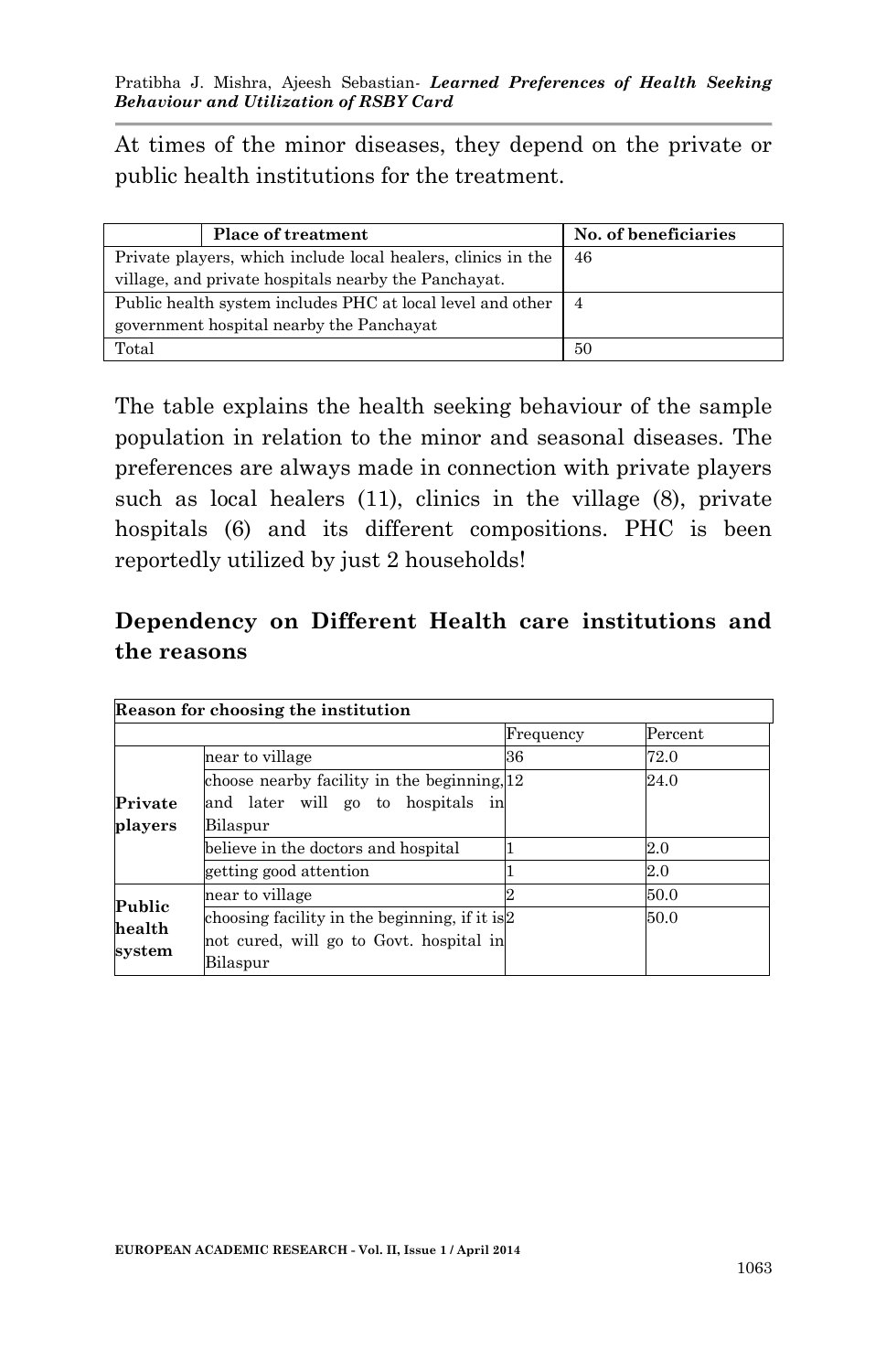

A table and pie diagrams gives answer to the preference of village population towards the private player. The chart shows that people prefer private players because they are nearby village and they believe in the quality of doctor and their treatment. The same village has a PHC nearby. But the utilization is very poor because it was reported and observed irregular in its services and people are not feeling confident with the service of the personnel and the institution namely PHC. However, between these two variables such as proximity and quality, people prefer the former.

# **Awareness about the RSBY scheme and provision of health card**

The researcher asked about the enrolment of the household under the RSBY scheme. 42 out of 50 household responded "yes". Further analysis of the same question by the researcher and field investigator found that majority of these cards belongs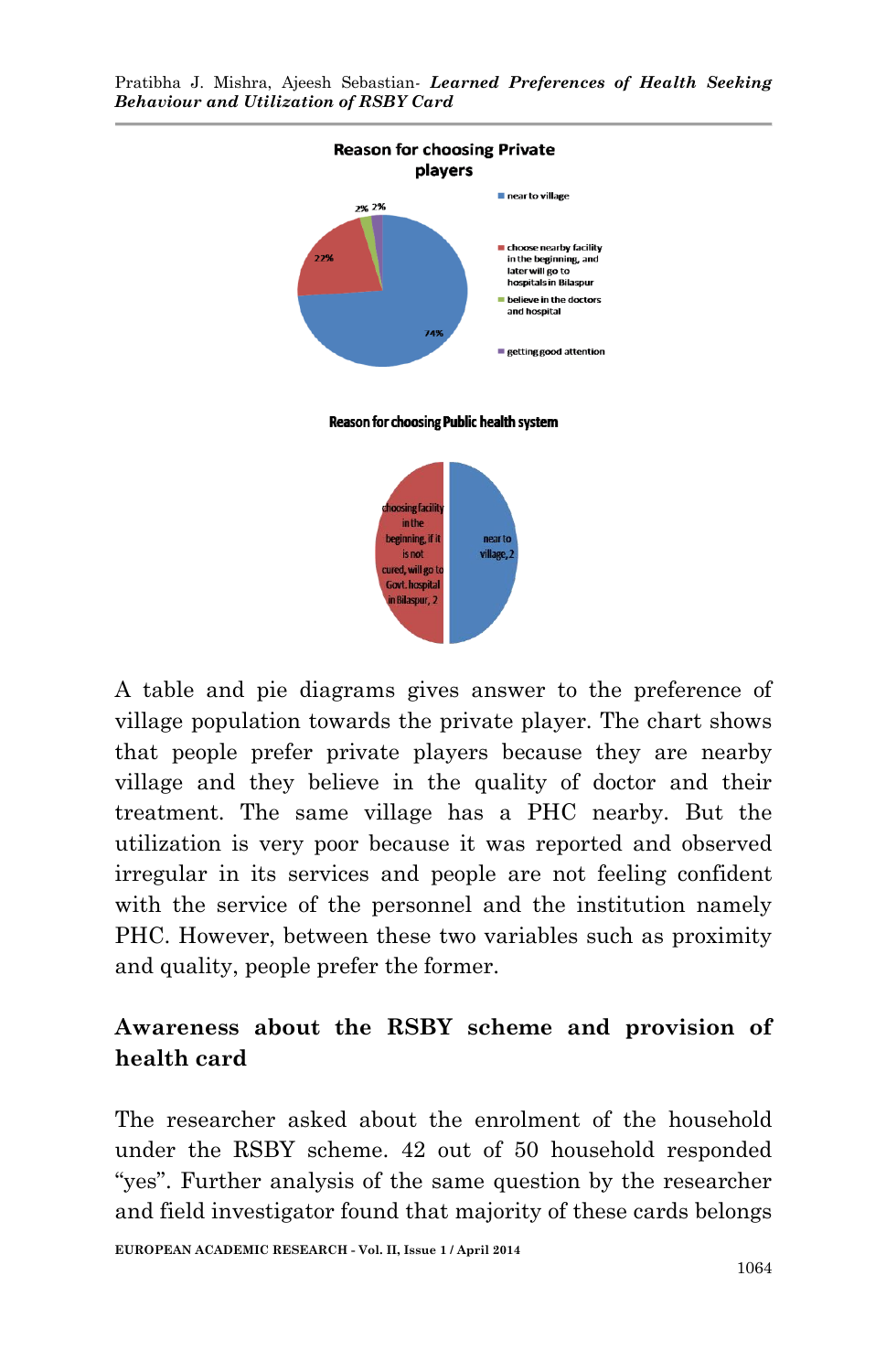to either 2011-12 or 2012-13. These cardholders are not aware that it has to be renewed every year and they will be provided with the new card. In addition, it was found that some are dissatisfied by the health card because they are not benefitted from the card. They approached the hospitals with these expired cards and were denied the services. The current beneficiaries are also not fully aware about the provisions and benefits of the health card and the utilization pattern is also found less effective.

### **Utilization of RSBY Card at different health care institution**

| Use of health card in 2013-14 |           |         |               |
|-------------------------------|-----------|---------|---------------|
|                               | Frequency | Percent | Valid Percent |
| Yes                           |           | 8.0     | 8.0           |
| No                            | 46        | 92.0    | 92.0          |
| Total                         | 50        | 100.0   | 100.0         |

| Usage of the RSBY card after the first<br>enrollment to 2013-14 |           |               |               |
|-----------------------------------------------------------------|-----------|---------------|---------------|
|                                                                 | Frequency | $\rm Percent$ | Valid Percent |
|                                                                 | 39        | 78.0          | 78.0          |
| $1-2$                                                           |           | 18.0          | 18.0          |
| more than 3                                                     |           | 4.0           | 4.0           |
| Total                                                           | 50        | 100.0         | 100.0         |

The tables show the utilization pattern and dependency of the sample population on RSBY scheme. Only a minority (4 persons) has utilized the card in the current year i.e. 2013-14 and the rest were not used the card. Again, the usage of the card from first enrollment of the current year also marks very low. 18% of households has used the card for 1-2 times and 4% households for more than 3 times.

The preference for the health institutions and services used by the beneficiaries also maters. The below charts diagram shows the preferences of enrolled and non enrolled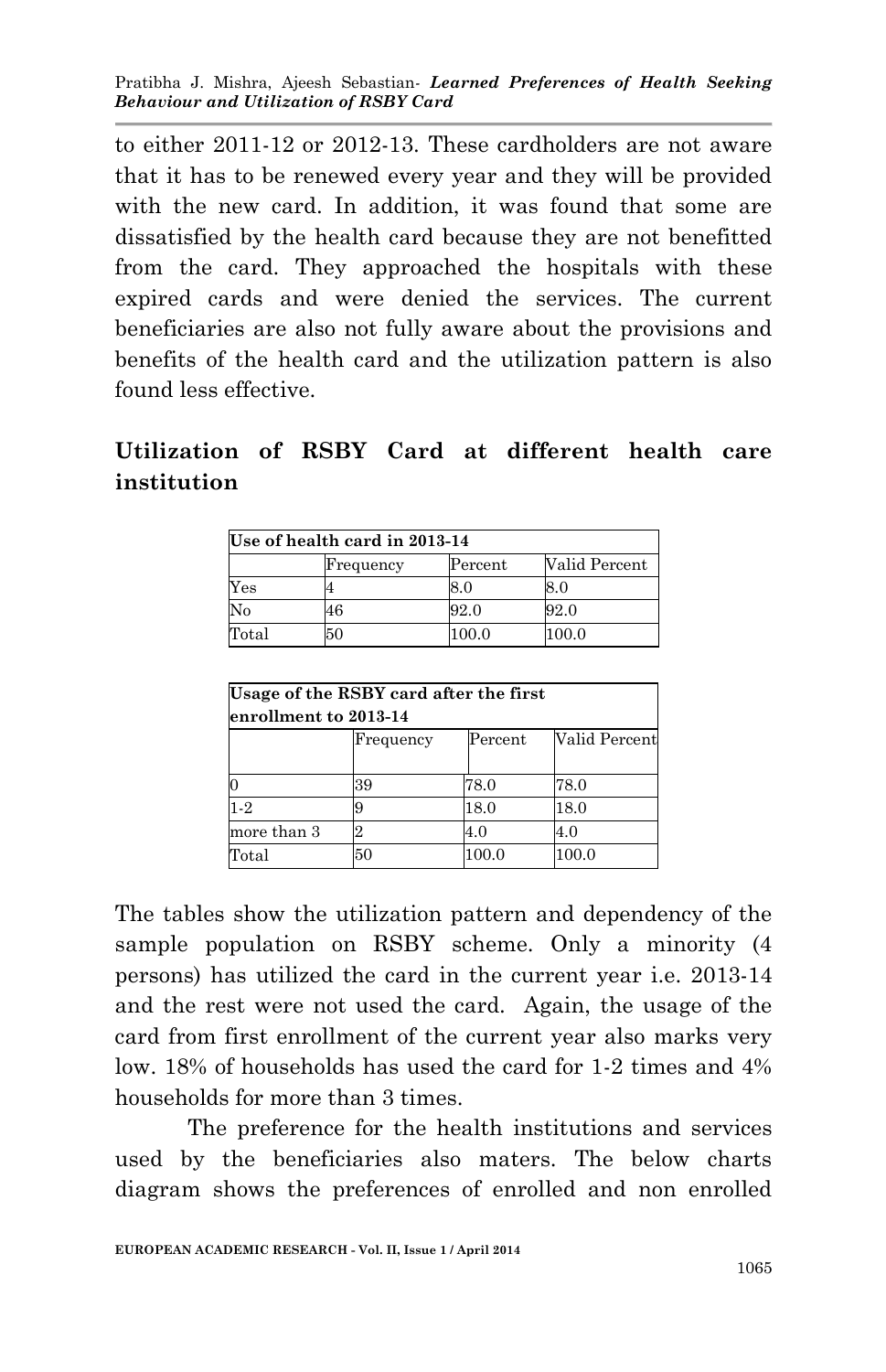towards private players.



### **Major health events in the village and usage of the card**

The samples from the panchayat have reported with major health events such as health issues of elderly or children, and accidents. These are the rare occasions they have used the card. The number of the health card usage thus ranges from 0, 1-2, more than 3. The no. of people comes in this category is very less.

Another question on the recent use of the RSBY card revealed that only four members has used it. The rest are further asked about the status of their RSBY card and it was found that majority is having expired card which cannot be used in the current year.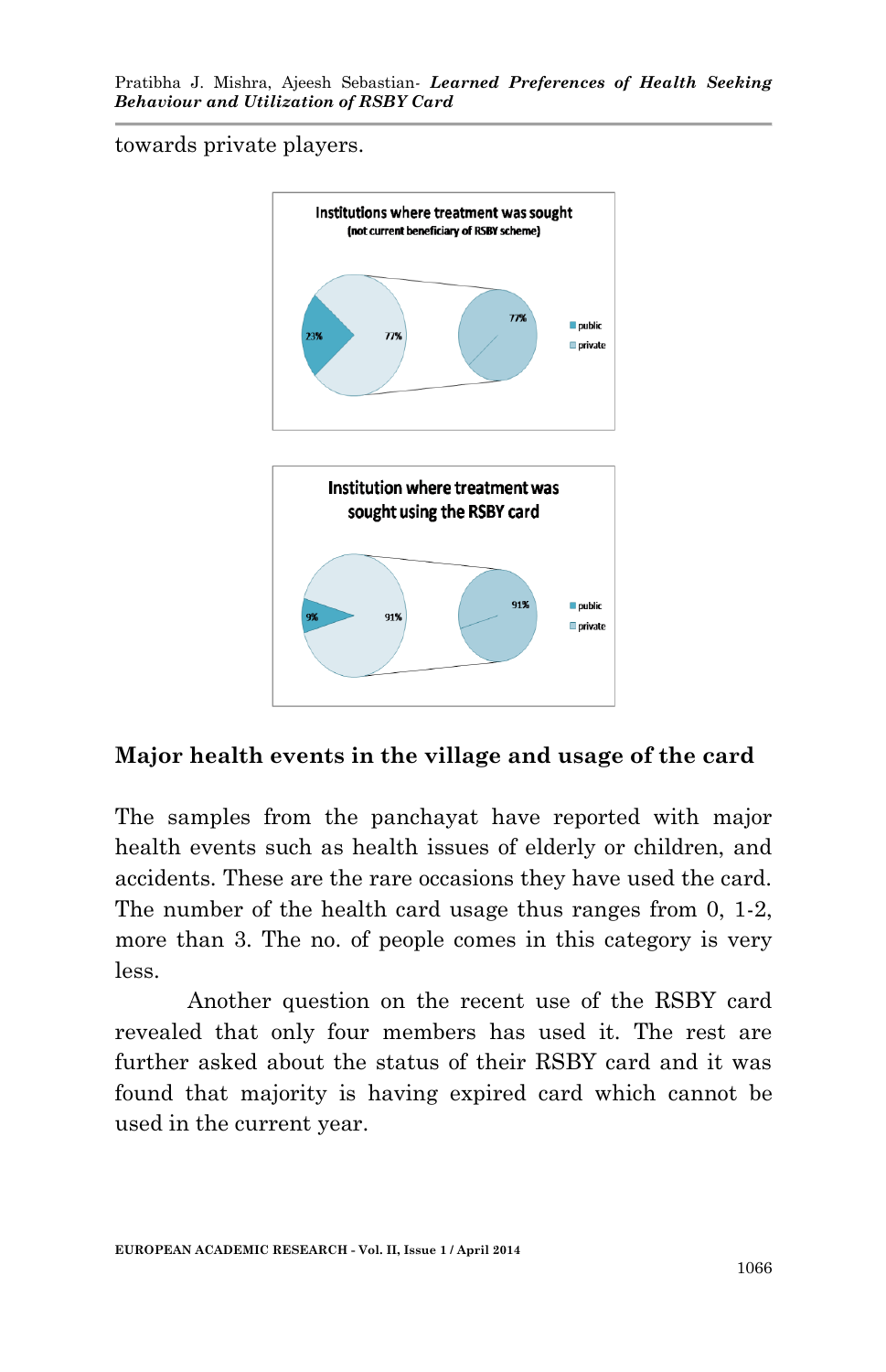## **Discussion**

The health behaviour of individual depends on the beliefs and attitude sufficiently supported with external factors. The minor presence of perceived susceptibility and severity towards the seasonal diseases which is coupled with the absence of regular and decent service from the PHC has influenced the health behaviour of the population under the study. The socioeconomic status of the population is a handicap to their development. According to Amartya Sen, India has an unbalanced growth because the enabling environments are missing.<sup>20</sup> As the educational status of the population is comparable low, the health behaviour also is influenced. The utilization of public health resources is found abysmally low. The misapprehended notion of replacing the use of the service of public health system for private players has contributed little to the health of the population, rather it has its own inflicting burden on the individuals themselves.

Preference for the private players is the highlighting theme of the study. Over the years, the population has transformed their health seeking behaviour in favour the private clinics and private hospitals. The tables and charts show the fatal drop in the use of PHC in the village. Their preference for health institution is primarily influenced by the proximity of the institution. Even then, the nearby PHC never comes into the preferences. On further analysis, the irregularity and unfriendly response from the health system has influenced behaviour. The factor of social space of the population who depend on the existing government health system is a matter of discussion. While conversing, many household members have reported the unfriendly treatment from the government health institutions. Whereas, the same

<sup>1</sup> <sup>20</sup> Sen, A, (1994). Beyond the liberalization: Social Opportunity and Human Capability. In Re-imagining India and other essays, (2010), New Delhi, Oriental BlackSwan, pp.1-29.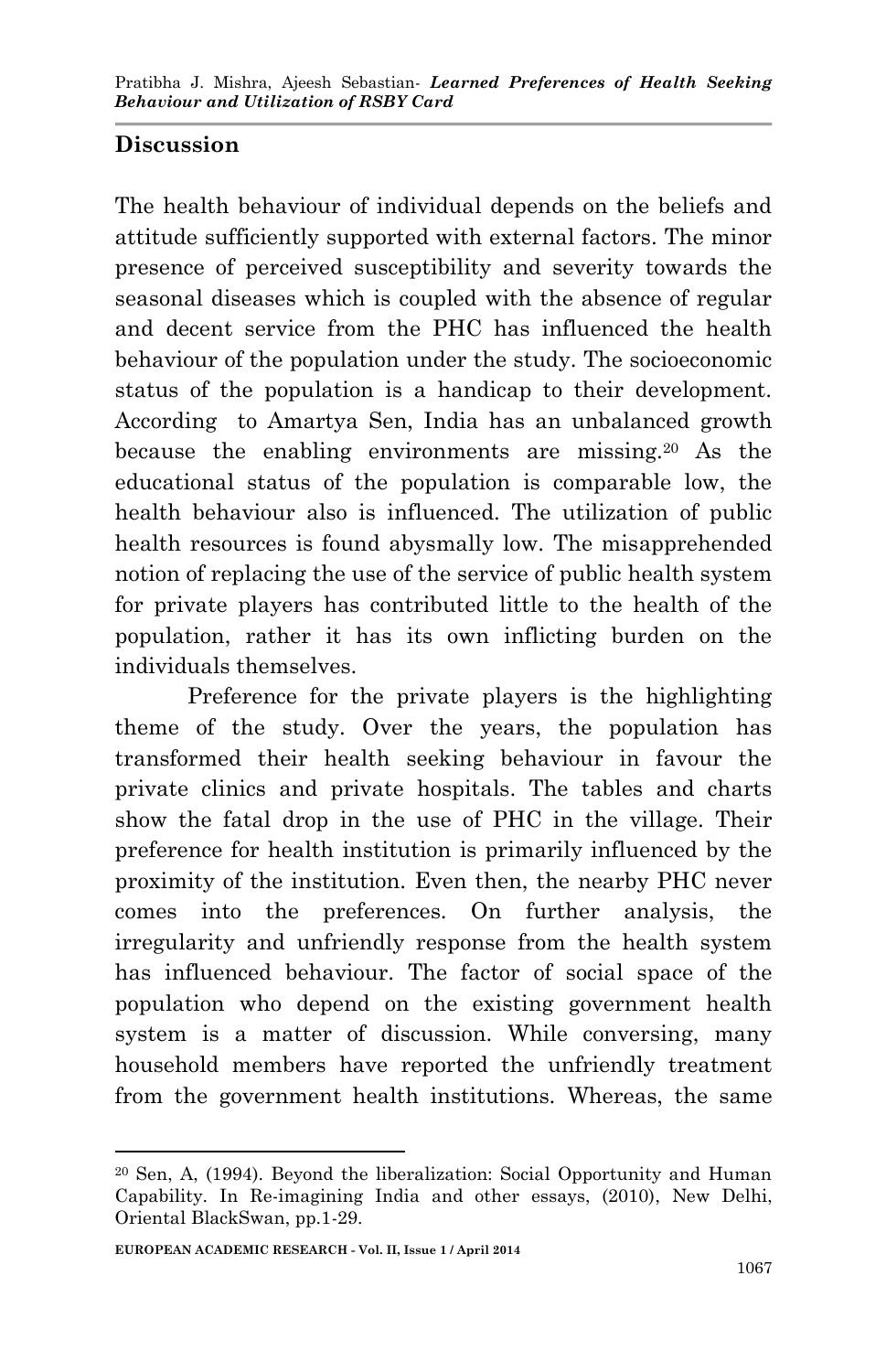population is satisfied over the private players because they make the patients feel that they are been treated well for the money they spend for.

The profile of the sample denote the socio-economic conditions of the panchayat. The scheduled groups and other backward groups are the major population of the village. Addressing the question of economic access to health care through RSBY scheme for the BPL families is found questionable. The out of pocket expenditure is very high before the RSBY scheme and even after the enrollment. The scheme was there with 'last mile challenges' like lack of sensitization over the provisions, benefits, and related information, inconsistency in enrolling all the beneficiaries to the scheme. The villagers have cards which are not properly utilized because either the cards are expired or they do not know the provisions and the institutions where it is available.

The Alma Ata declaration speaks about the role of primary health care in the health service system. An analysis of the disease pattern and prevalence shows the high need of strengthening primary health care though effectively functioning PHC. The panchayat witnessed a PHC which rarely opens and its services are poor in quality. Over the years, the health seeking behaviour of the villagers too changes to private clinics and hospitals because they are never been offered satisfactory service from the public health system functioning ate panchayat level. The ruling parties in the Gram panchayat also could not effectively address the issue.

If we consider the factors influencing access to curative care (Bajpai, V. and Saraya,  $A.2012$ )<sup>21</sup> such as availability of better developed infrastructure, lesser levels of poverty, transportation facilities to reach the hospital facilities, literacy and education to utilize the scheme with prudent choices,

<sup>1</sup> <sup>21</sup> Bajpai, V. and Saraya, A. 2012). Rashtriya Swsthya Bima Yojna: A Public Health Perspective. In the Indian Journal of Social Work, 2012 April: 73(2):265-286.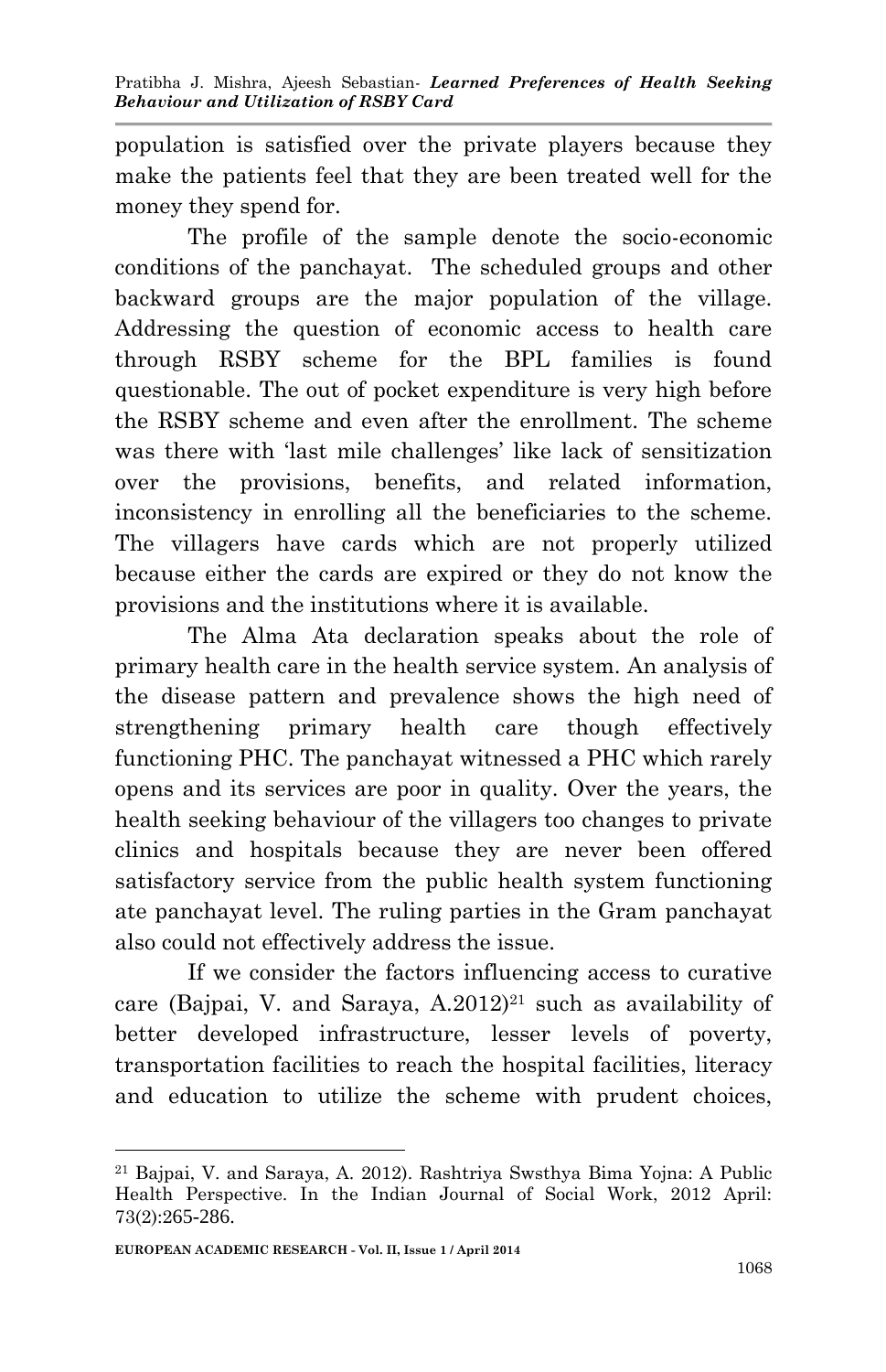demographic composition, political mobilization, the samples and area under study has considerable implications. The population is socially and economically poor. The marginal groups are often victims to the poverty traps through unemployment or failure of the crops. The family structure is also very high that the earning are spent on the daily maintenance of the family. The prevalence of seasonal health issues and consultation at private clinics and hospitals also put them under poverty burden. The distance to the secondary and tertiary level care units are also little far from their village. The illiteracy and low levels of education is the main villain and the majority of the vulnerable population in the panchayat is unable to make optimum utilization of all possible provisions under different schemes.

The case of irregular PHC in the village has given a wrong notion about the public health system in the psyche of the villagers. The health service seekers negative perception and experience in relation with the public health system has influenced their choices. The Panchayat is been witnessing the poor and irregular service pattern by the PHC over the few years. The researcher has a personal experience from the PHC i.e. when the researcher and other fieldwork trainees visited the building, some other person were there who were preparing food and other refreshments for their leisure. The picture depicted by the villagers about the PHC can also summoned as irregular.

Asymmetric power relation between caregivers and beneficiaries is another area. The private health care players are attractive to the villagers because they show courtesy with the customers. The customers are paid for the service and in return they are treated in a dignified way. Whereas in public health system, the villagers reported about the negative experiences from the personnel. If the RSBY card can help them in accessing the private players, they prefer it to expecting the same behaviour from the caregivers.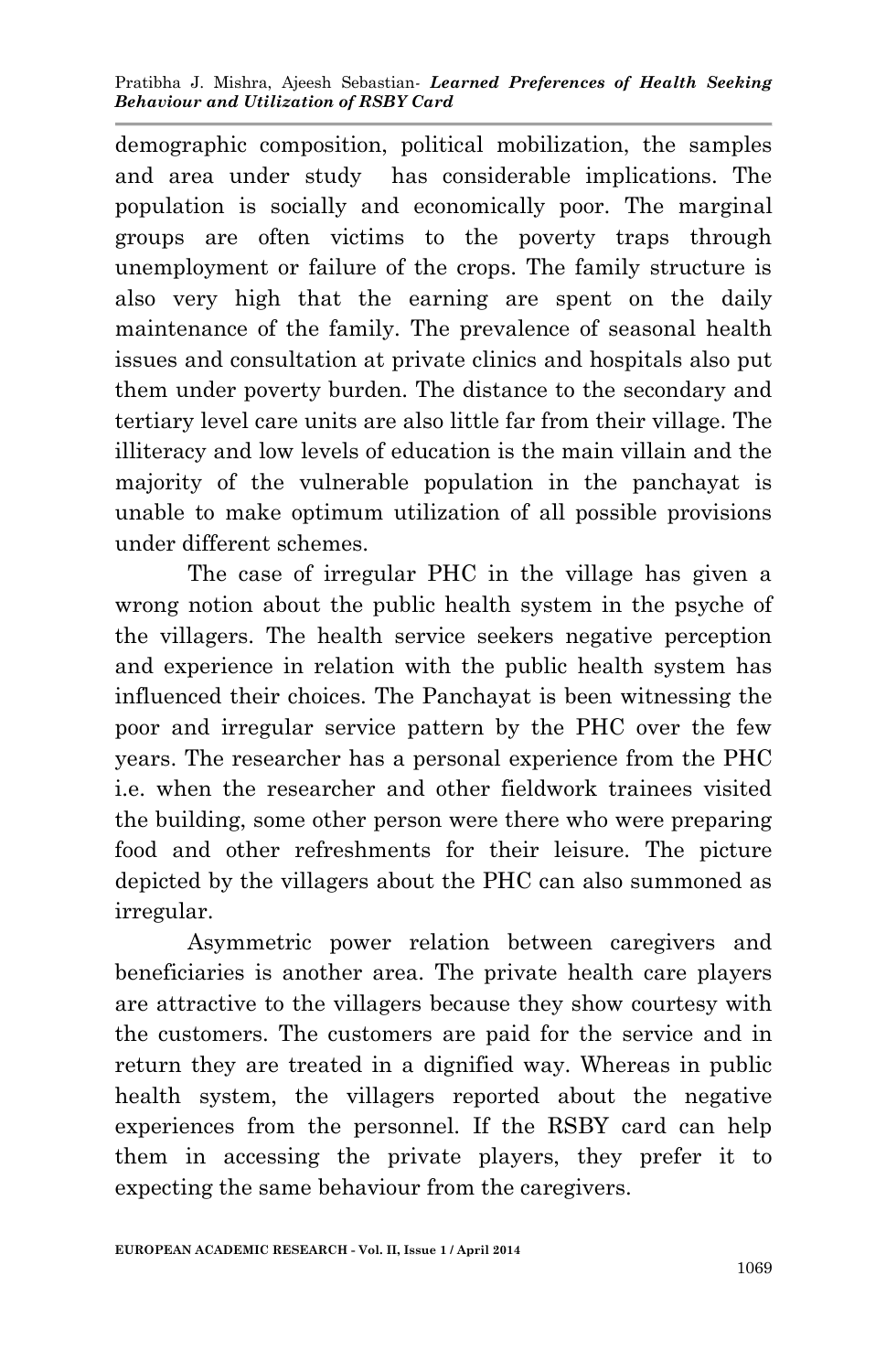### **Suggestions and recommendations**

The researcher would like to suggest the following points.

- The need for sensitization about RSBY scheme and its service providing centres
- The need for credibility building of public health system through better health care and service provisions.
- The need for strengthening primary health care at grass root level rather than promoting the curative level.

For these, the following actions are recommended such as

- Restoring and regularizing the functioning of the PHC and its services.
- Improved participation of the people in regularizing the services of PHC.
- Special attention of PRI system on the health aspects of the panchayat.
- Mass sensitization over the RSBY scheme and its provisions through notices, leaflets and other ICT measures for imparting the relevant information.

## **Limitations of the study**

The researcher has faced with limitations and challenges such as language barriers, embarrassment of the respondents in spending time for the questionnaire, and lack of awareness of the respondents over the RSBY card and its status and provisions. Also convincing the respondents about the need of conducting a study also was little difficult as they look about its monetary benefits.

## **Conclusion**

The case of Sendiri is copy of lakhs of villages and Panchayats in India and across globe where the health seeking behaviour of the population is moulded through a number of environmental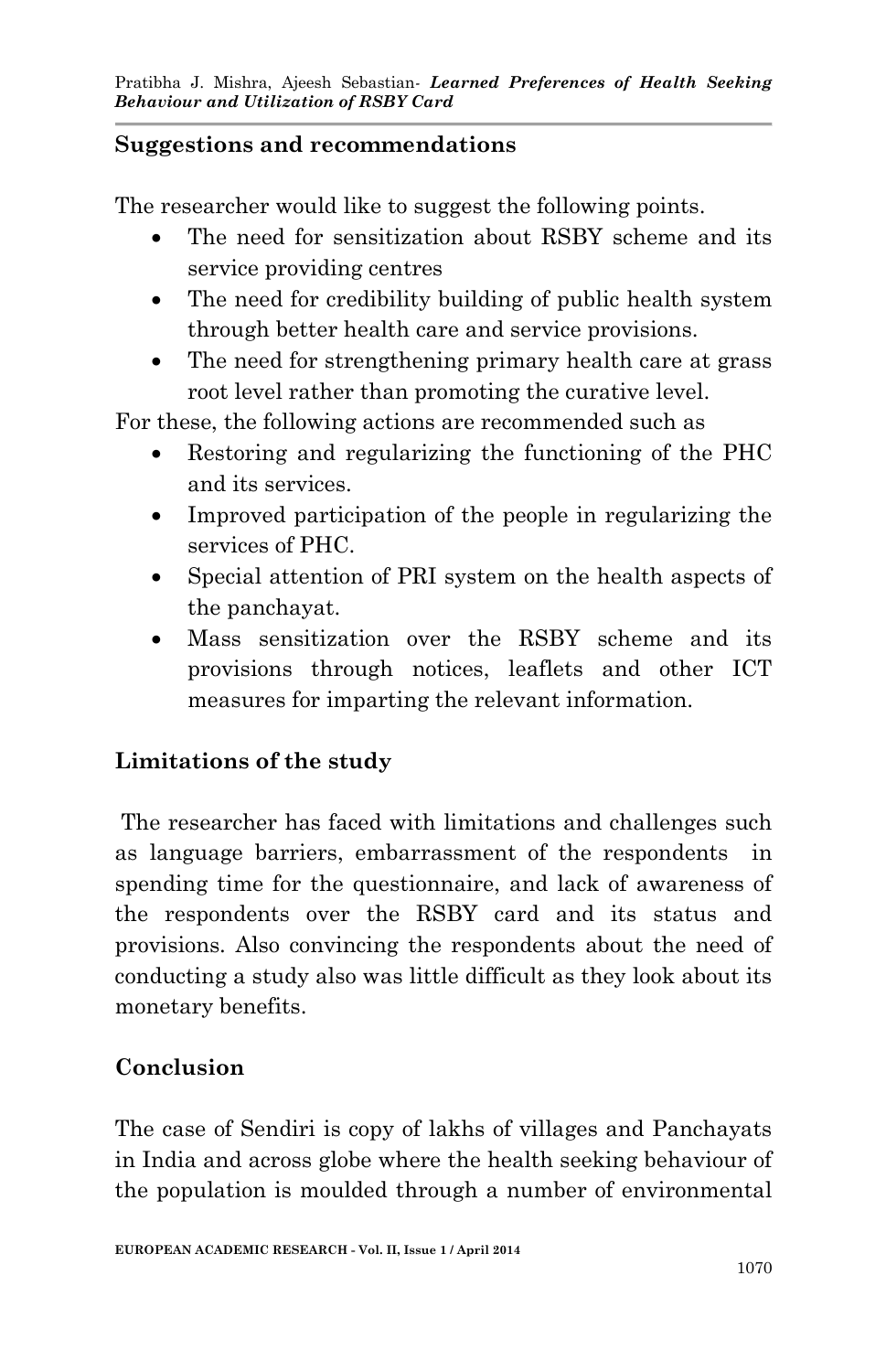factors. The lagging of public health system has significantly contributing to the profit of private players and loss for the common person who manages his/her life with limited source of money. The out of pocket expenditure puts him/her again into further deteriorating situation, which ultimately affects his/her health. So there need an urgent attention to the infiltrating risk namely learned preference for private health care and denouncing of public health system. To conclude the health seeking behaviour is a learned behaviour which is facilitated by the response of health system.

#### **BIBIOGRAPHY:**

- Achary & Ranson, 2005. "Health Care Financing for the Poor Community-based Health Insurance Schemes in Gujarat." *Economic and Political Weekly* XL (38): 4141- 4150.
- Ager, A. and Pepper, K. 2005. "Patterns of health service utilization and perceptions of needs and services in rural Orissa." Retrieved the abstract from http://heapol.oxfordjournals.org/content/20/3/176.abstrac t on 17/02/2014.
- Bajpai, V. and Saraya, A. 2012. "Rashtriya Swsthya Bima Yojna: A Public Health Perspective." *The Indian Journal of Social Work* 73(2):265-286.
- Baru, R., Acharya, A., Acharyua, S., Kumar, S. and Nagraju, K. 2010. "Inequities in Access to Health Services in India: Caste, Class and Region." *Economic and Political Weekly*  $XLV (38): 49 - 58.$
- Bhanderi, M.N. and Kannan, S. 2010. "Untreated reproductive morbidities among ever married women of slums of Rajkot City, Gujarat: the role of class, distance, provider attitudes, and perceived quality of care." *Journal of Urban Health* 87(2):254-63. doi: 10.1007/s11524-009-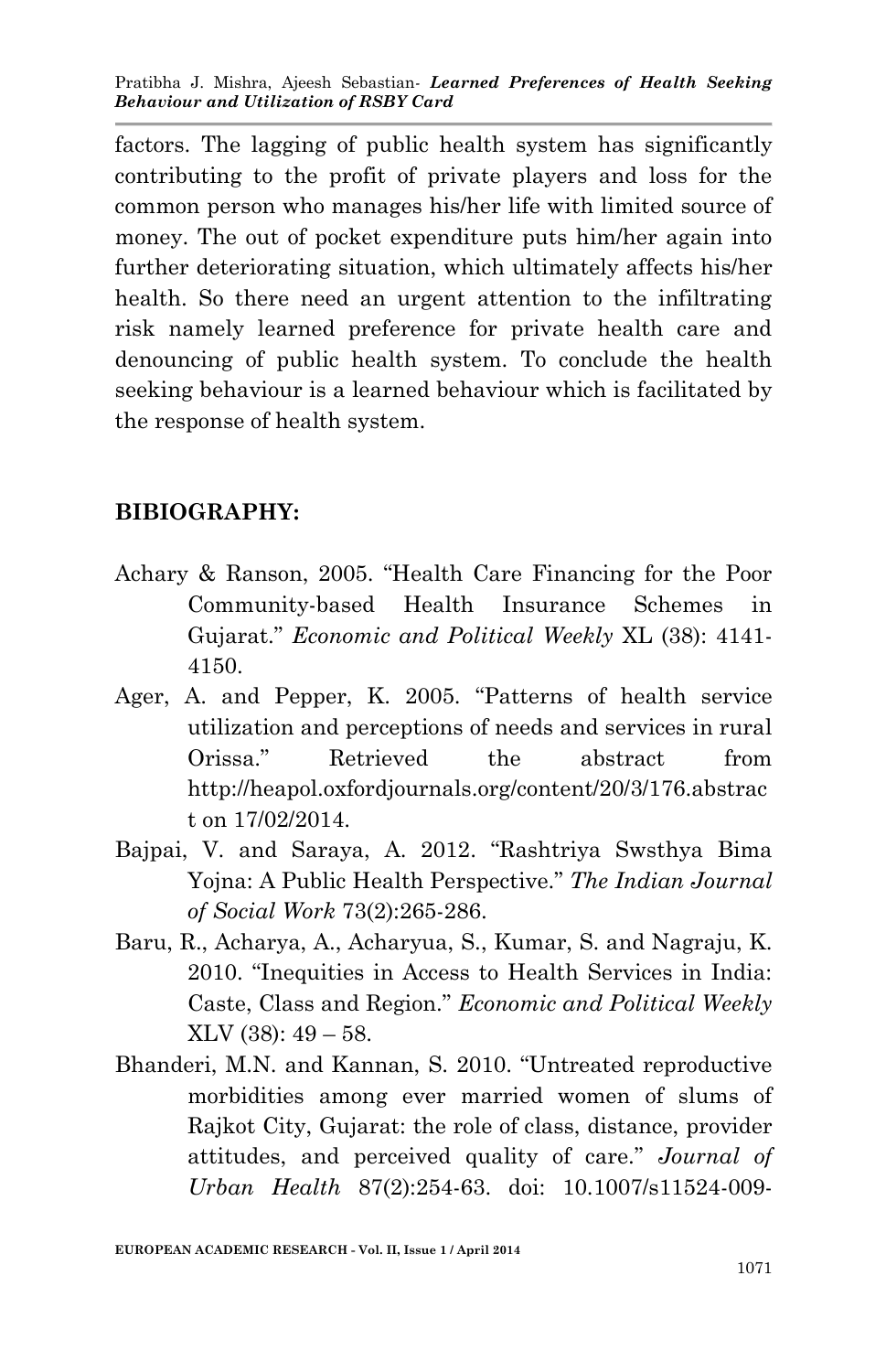9423-y.

- Borah, B. J. 2006. "A mixed logit model of health care provider choice: analysis of NSS data for rural India." *Health Economics* 15(9): 915-32.
- De R., Bhandari S., Roy S., Bhowmik A., Rewari B.B., and Guha S.K. 2013. "Factors responsible for delayed enrolment for anti-retroviral treatment." *J Nepal Health Res Counc*. 11(24):194-7. Retrieved from http://www.ncbi.nlm.nih.gov/pubmed/24362610 on 02/01/2013.
- Gordon, D., Kelly, M., Subramanian, and Nandy, S. 2004. "Health behaviour in context. Exploring multi-level analysis of smoking, drinking and tobacco chewing in four states." Retrieved abstract from http://www.popline.org/node/253416 on 17/02/2014.
- Grundy, J. & Annear, P. 2010. "Health-seeking behaviour studies: a literature review of study design and methods with a focus on Cambodia." *Health Policy and Health Finance Knowledge Hub* 7: 1-14.
- Gurung, A., Narayanan, P., Prabhakar, P. et.al. 2011. "Largescale STI services in Avahan improve utilization and treatment seeking behaviour amongst high-risk groups in India: an analysis of clinical records from six states." Retrieved the abstract from http://www.biomedcentral.com/1471-2458/11/S6/S10 on 15/02/2014.
- Kerrigan, D., Andrinopoulos, K., Chung, S.E., Glass, B., and Ellen, J. 2008. "Gender ideologies, socioeconomic opportunities, and HIV/STI-related vulnerability among female, African-American adolescents." *J Urban Health* 85(5):717-26. doi: 10.1007/s11524-008-9292-9.
- Peters, D. H., A. S. Yazbeck et al. 2002. "Better Health Systems for India's Poor: Findings, Analysis, and Options." The World Bank, Washington, DC.

Prasad, P. 2000. "Healthcare Access and Marginalised Social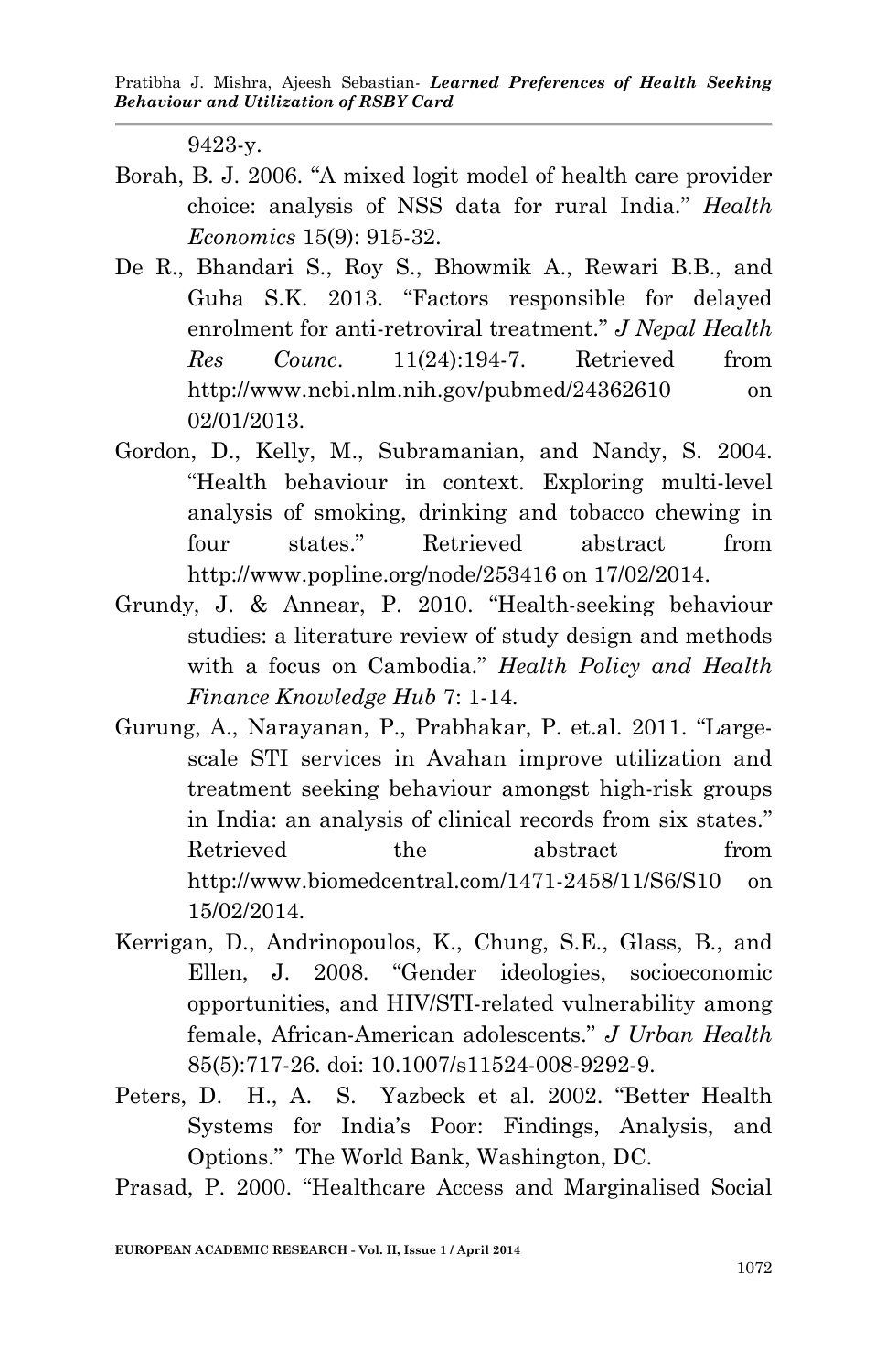Spaces: Leptospirosis in South Gujarat." *Economic and Political Weekly* XXXV (41): 3688-94.

- Prasad, P. 2007. "Medicine, Power and Social Legitimacy: A Socio-Historical Appraisal of Health Systems in Contemporary India." *Economic and Political Weekly* XLII (34): 3491 – 3498.
- Rao, S. 2005. "Delivery of Services in the Public Sector: Financing and Delivery of Healthcare Services in India." National Commission on Macroeconomics and Health Background Papers, Ministry of Health and Family Welfare, Government of India, New Delhi.
- Rebhan, D.P. "Health Care Utilization: Understanding and applying theories and models of health care seeking behaviour." Case Western Reserve University 1-19.
- Sarmiento, K., Hirsch-Moverman, Y., Colson, P.W., and El-Sadr W. 2006. "Help-seeking behavior of marginalized groups: a study of TB patients in Harlem, New York." *International Journal of Tuberculosis and Lung Disease*. 10(10):1140-5. Retrieved from http://www.ncbi.nlm.nih.gov/pubmed/17044208 on 03/01/2014.
- Savitha, S. and Kiran, K. 2013. "Health seeking behavior in Karnataka: Does micro-health insurance matter?" Retrieved from the set of  $\mathbb{R}^n$ http://www.ijcm.org.in/article.asp?issn=0970- 0218;year%3D2013;volume%3D38;issue%3D4;spage%3D 217;epage%3D222;aulast%3DSavitha on 15/02/2014.
- Sen, A. 1994. "Beyond the liberalization: Social Opportunity and Human Capability." In *Re-imagining India and other essays*, 1-29. New Delhi: Oriental Black Swan.
- Sodani, P.R. 1997. "Health Spending By People In Underserved Areas: Policy Implication for Health Financing Reforms in India." Retrieved from http://iphpartnership.org/images/4/48/Sodani.pdf on 20/02/2014, pp 79 - 88.